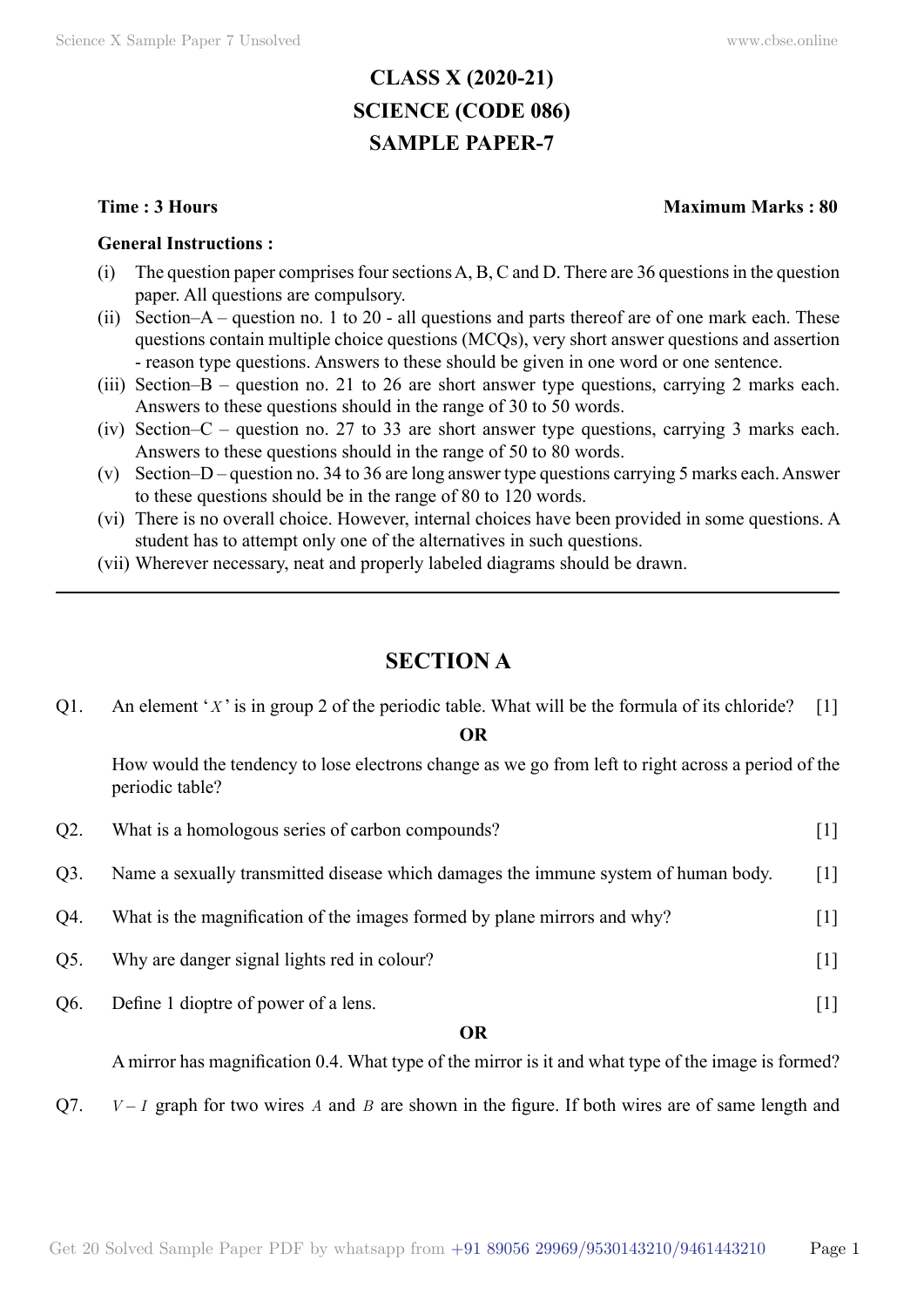## same thickness, which of the two is made of a material of high resistivity? [1]





- Q8. When a magnetic needle is brought near a current carrying conductor, it deflects. Why? [1]
- $Q9.$  Name the physical quantity whose unit is  $JC^{-1}$ . . The contract of the contract of  $[1]$

#### **O**

A wire of resistance 2  $\Omega$  has been connected to a source of 50 V as its two ends. What is the current flowing through the wire?

- Q10. In a bisexual flower, inspite of the young stamens being removed artificially, the flower produces fruit. Provide a suitable explanation for the above situation. [1]
- Q11. What will happen to a plant if its xylem is removed? [1]

 **O**

What is translocation in a plant?

Q12. We do not clean ponds or lakes, but an aquarium needs to be cleaned. Why? [1]

 **O**

What happens when high energy ultraviolet radiation act on the oxygen at the higher level of the atmosphere?

- Q13. Define excretion. [1]
	- **For question numbers 14, 15 and 16, two statements are given-one labelled Assertion (A) and the other labelled Reason (R). Select the correct answer to these questions from the codes (a), (b), (c) and (d) as given below :**
	- (a) Both A and R are true and R is correct explanation of the assertion.
	- (b) Both A and R are true but R is not the correct explanation of the assertion.
	- (c) A is true but R is false.
	- (d) A is false but R is true.
- Q14. **Assertion :** Diamond is a conductor of electricity and heat. [1] **Reason :** Diamond is soluble in all known solvents.
- Q15. **Assertion :** The enzymes released by micro-organisms help in breaking down biodegradable wastes.

**Reason :** Biodegradable wastes are generally inorganic wastes. [1]

### **O**

**Assertion :** Bacteria and fungi are called decomposers. **Reason :** Bacteria and fungi break down the complex organic substances into simple inorganic substances that enter into the soil and are again used up by the plants.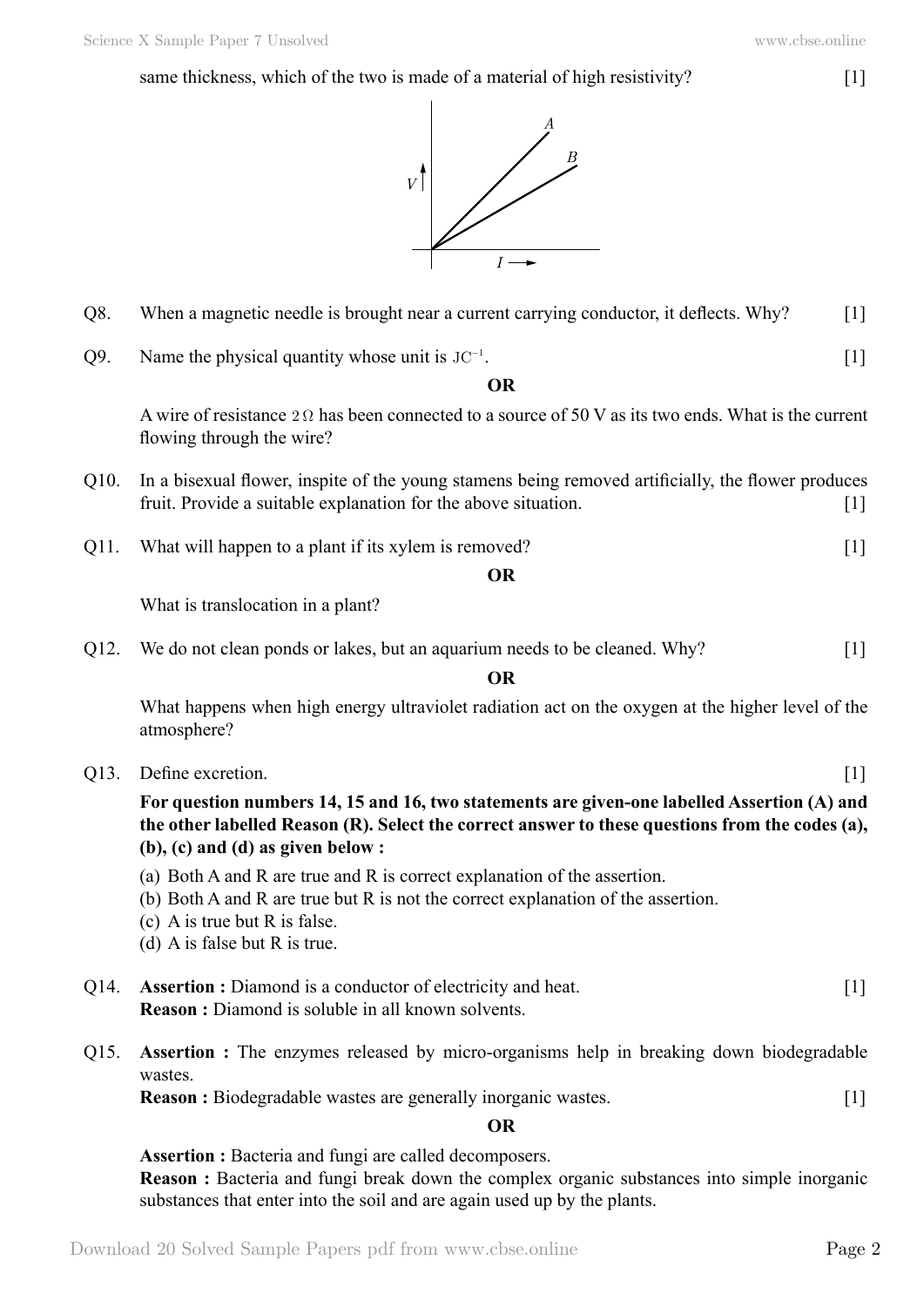Q16. **Assertion :** Herbivores have longer small intestine than carnivores. **Reason :** Carnivores can digest cellulose due to the presence of enzyme, cellulose. [1]

## Q17. **Read the following and answer any four question 17.1 to 17.5.**  $1 \times 4$

In human beings, air is taken into the body through the nostrils. From here, the air passes through the throat and into the lungs. Rings of cartilage are present in the throat.

- **17.1** Which of the following prevent collapsing of trachea?
	- (a) Diaphragm (b) Alveoli
	- (c) Rings of cartilage (d) Ribs
- **17.2** Which is the correct sequence of air passage during inhalation?
	- (a) Nostrils  $\rightarrow$  larynx  $\rightarrow$  pharynx  $\rightarrow$  trachea  $\rightarrow$  lungs
	- (b) Nasal passage  $\rightarrow$  trachea  $\rightarrow$  pharynx  $\rightarrow$  larynx  $\rightarrow$  alveoli
	- (c) Larynx  $\rightarrow$  nostrils  $\rightarrow$  pharynx  $\rightarrow$  lungs
	- (d) Nostrils  $\rightarrow$  pharynx  $\rightarrow$  larynx  $\rightarrow$  trachea  $\rightarrow$  alveoli
- **17.3** During respiration exchange of gases take place in:
	- (a) trachea and larynx (b) alveoli of lungs
	- (c) alveoli and throat (d) throat and larynx
- **17.4** Which of the following statement(s) is are true about respiration?
- I. During inhalation, ribs move inward and diaphragm is raised.
- II. In the alveoli, exchange of gases takes place i.e., oxygen from alveolar air diffuses into blood and carbon dioxide from blood into alveolar air.
- III. Haemoglobin has greater affinity for carbon dioxide than oxygen.
- IV. Alveoli increase surface area for exchange of gases.
	- (a) I and IV (b) II and III (c) I and III (d) II and IV
- **17.5** When air is blown from mouth into a test-tube containing limewater, the limewater turned milky due to the presence of:
	- (a) oxygen (b) carbon dioxide
	- (c) nitrogen (d) water vapour

# Q18. **Read the following and answer any four questions from 18.1 to 18.5.**  $1 \times 4$

An indicator is a special chemical that changes its colour to indicate the presence of a chemical substance. It is used to confirm the presence of an acid, a base or a neutral solution. Litmus paper is the most commonly used indicator. It is a purple dye which is extracted from a plant 'lichen'. Litmus paper comes in two colours-blue and red.

There are many other natural materials like turmeric, red cabbage leaves, coloured petals of some flowers such as petunia, which indicate the presence of acid or base in a solution. These are called acid-base indicators. These indicators tell us whether a substance is acidic or basic through colour changes.

**18.1** The indicator which turn red in acid solution are:

- (a) turmeric and litmus
- (b) phenolphthalein and methyl orange
- (c) litmus and methyl orange
- (d) phenolphthalein and Litmus

## **18.2** Which of the following is an olfactory indicator?

- (a) Litmus (b) Petunia leaves
- (c) Turmeric (d) Vanilla essence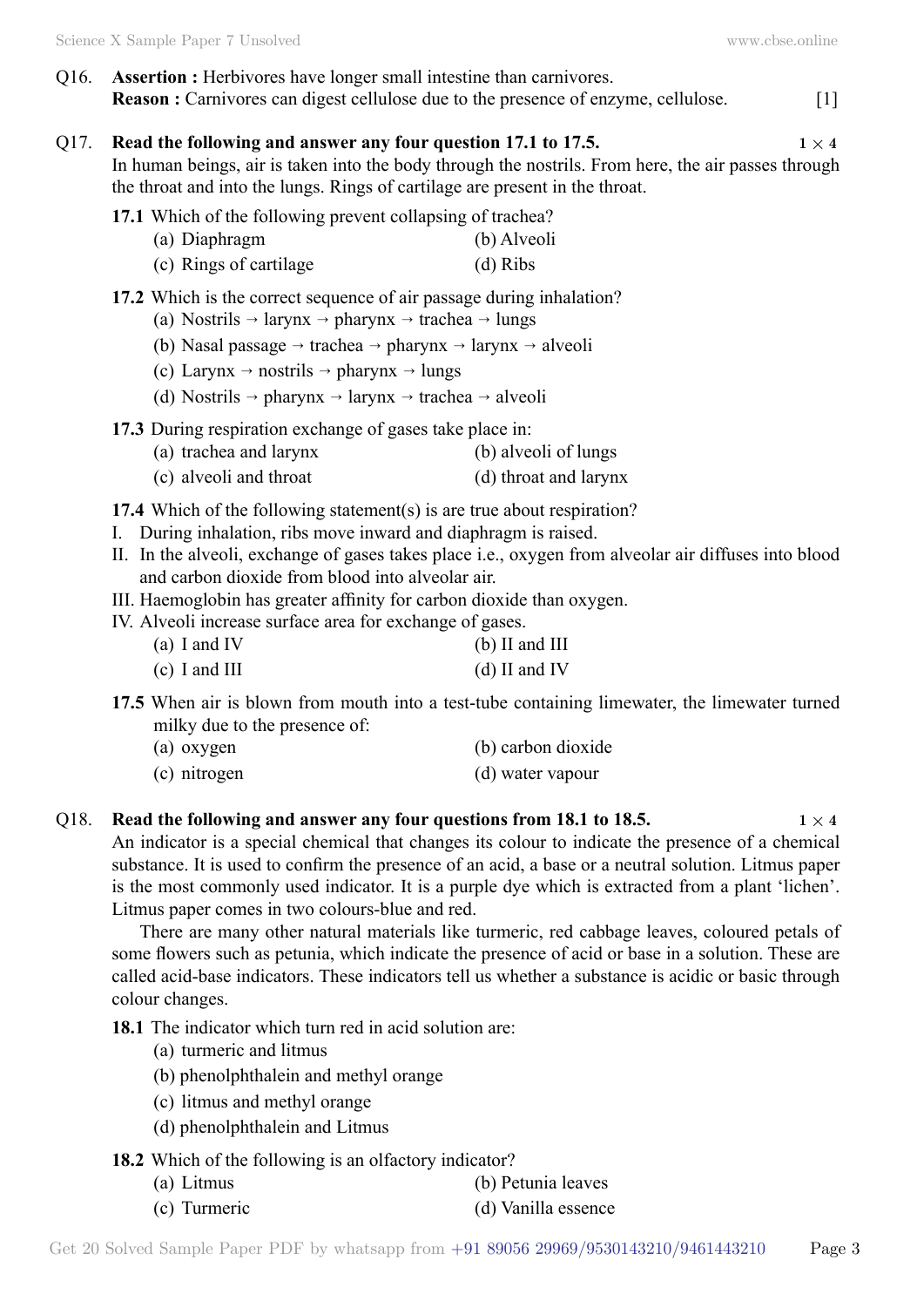- **19.3** The indicator which produces a pink colour in an alkaline solution is:
	- (a) phenolphthalein (b) turmeric
	- (c) litmus (d) methyl orange
		-
- **19.4** Litmus is extracted from a plant called:
	- (a) Hydrangea (b) Lichen (c) Geranium (d) Petunia
- **19.5** Which of the following statements is correct about an aqueous solution of an acid and of a base?
- I. Higher the pH, stronger the acid
- II. Higher the pH, weaker the acid
- III. Lower the pH, stronger the base
- IV. Lower the pH, weaker the base
	- (a) I and III (b) II and III
	- (c) I and IV (d) II and IV
- Q19. **Read the following and answer any four questions from 19.1 to 19.5.**  $1 \times 4$ Ravi wanted to fix the rear-view mirror of his scooter. He knows that rear-view mirror is an essential safety device in the vehicle and allows him to see objects at the backside of his vehicle.



He bought two mirrors  $M_1$  and  $M_2$ , out of which  $M_1$  is curved inwards and  $M_2$  is curved outwards.

**19.1** Based on the given situation, which mirror should Ravi need to fix as his rear-view mirror?

- (a)  $M_1$  (b)  $M_2$
- (c) Both  $M_1$  and  $M_2$  (d) None of these

**19.2** If *R* is the radius of curvature of a spherical mirror and *f* is its focal length, then:

| (a) $R = f$ | (b) $R = 2f$          |
|-------------|-----------------------|
| (c) $R=3f$  | (d) $R = \frac{f}{2}$ |

**19.3** What is the formula for magnification obtained with a mirror?

| (a) $\left(\frac{-\text{Image distance}}{\text{Object distance}}\right)$  | (b) $2 \times$ Focal length |
|---------------------------------------------------------------------------|-----------------------------|
| (c) $\left(\frac{\text{Height of object}}{\text{Height of image}}\right)$ | (d) None of these           |

- **19.4** Ravi did some preliminary experiment with mirror  $M_1$  and found that magnification of the real image of an object placed at 10 cm in front of it is 3, at what distance is the image located?
	- (a) 30 cm (b)  $\frac{-10}{3}$  cm
	- (c)  $\frac{10}{3}$  cm  $(d) -30$  cm

**19.5** If the magnification of a mirror has a plus sign, then the nature of image formed by it is:

- (a) real and inverted
- (b) virtual and inverted
- (c) virtual and erect
- (d) real and erect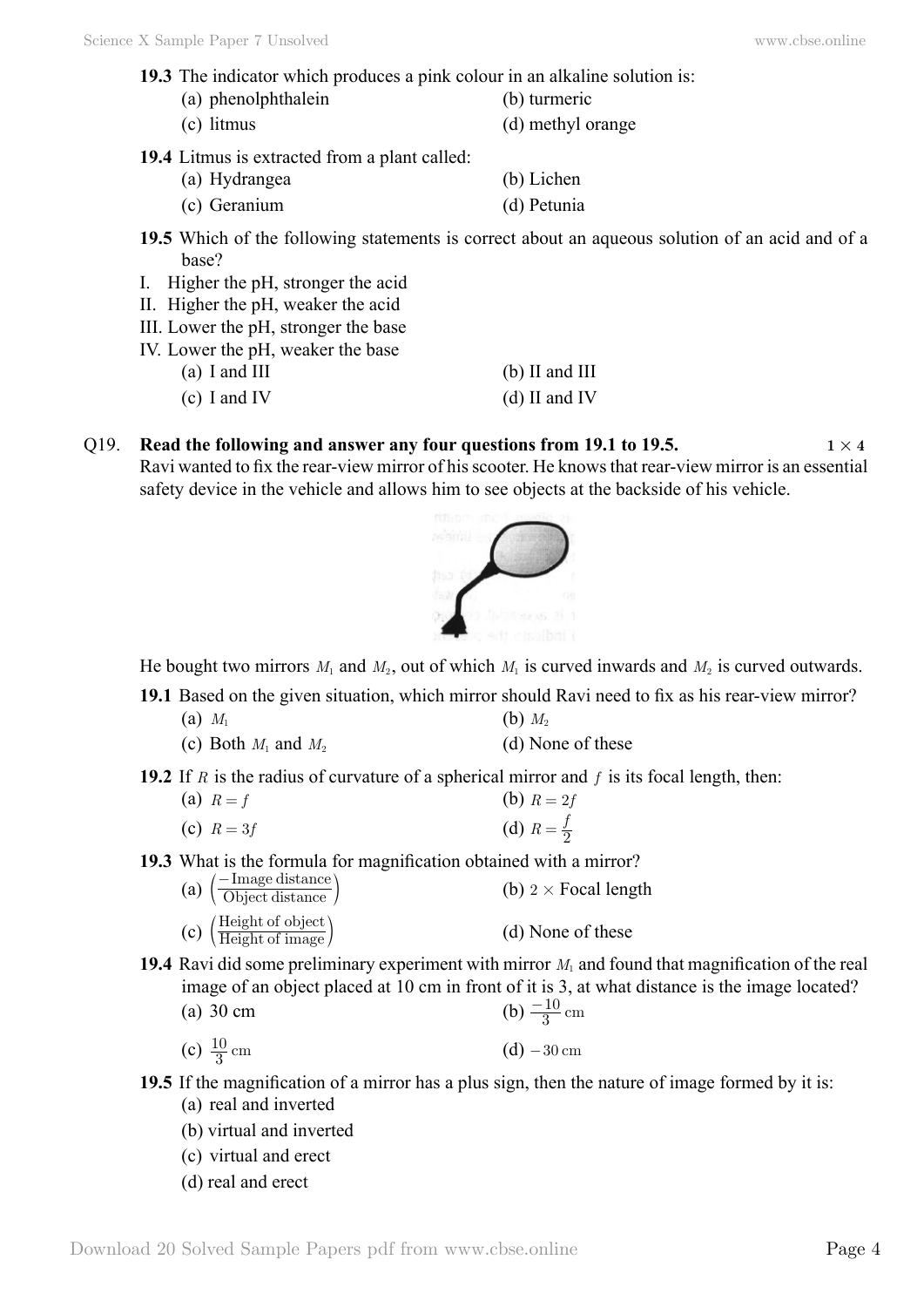#### O20. **Read the following and answer any four questions from 20.1 to 20.5.**  $1 \times 4$

Ohms law gives a relationship between current and potential difference. According to this Law, at constant temperature, the current flowing through a conductor is directly proportional to the potential difference across its ends. The ratio of potential difference applied between the ends of a conductor and the current flowing through it is a constant quantity called resistance.

The following graph is obtained by a researcher while doing an experiment to study Ohm s law. The *I*- *V* graph for four conductors *A*, *B*, *C* and *D* having resistance  $R_A$ ,  $R_B$ ,  $R_C$  and  $R_D$  respectively are shown in the graph.



**20.1** If all the conductors are of same length and same material, which is the thickest ?

- (a) *C* (b) *D*
- (c) *A* (d) *B*

**20.2** If all the conductors are of same thickness and of same material, which is the longest ?

- (a) *B* (b) *C*
- (c) *A* (d) *D*
- **20.3** Which one of the following relations is true for these conductors ?

| (a) $R_A > R_B > R_C > R_D$ | (b) $R_A = R_B < R_C < R_D$ |
|-----------------------------|-----------------------------|
| (c) $R_A < R_B < R_C < R_D$ | (d) $R_A = R_B = R_C = R_D$ |

- **20.4** If conductors *A* and *B* are connected in series and *I V* graph is plotted for the combination, its slope would be:
	- (a) more than that of *A* (b) between *A* and *B*
	- (c) more than that of *D* (d) less than that of *A*
- **20.5** If conductors *C* and *D* are connected in parallel and  $I V$  graph is plotted for the combination, its slope would be:
	- (a) between *C* and *D* (b) lesser than that of *A*
	- (c) more than that of *D* (d) between *B* and *C*

# **Section-B**

Q21. Write any two differences between the two ways of oxidation of glucose in organisms. [2]

 **O**

- (i) State two functions of stomata.
- (ii) How do guard cells regulate the opening and closing of stomatal pore?
- Q22. (i) Trace the movement of oxygenated blood in the body. (ii) Write one structural difference between the composition of artery and vein. [2]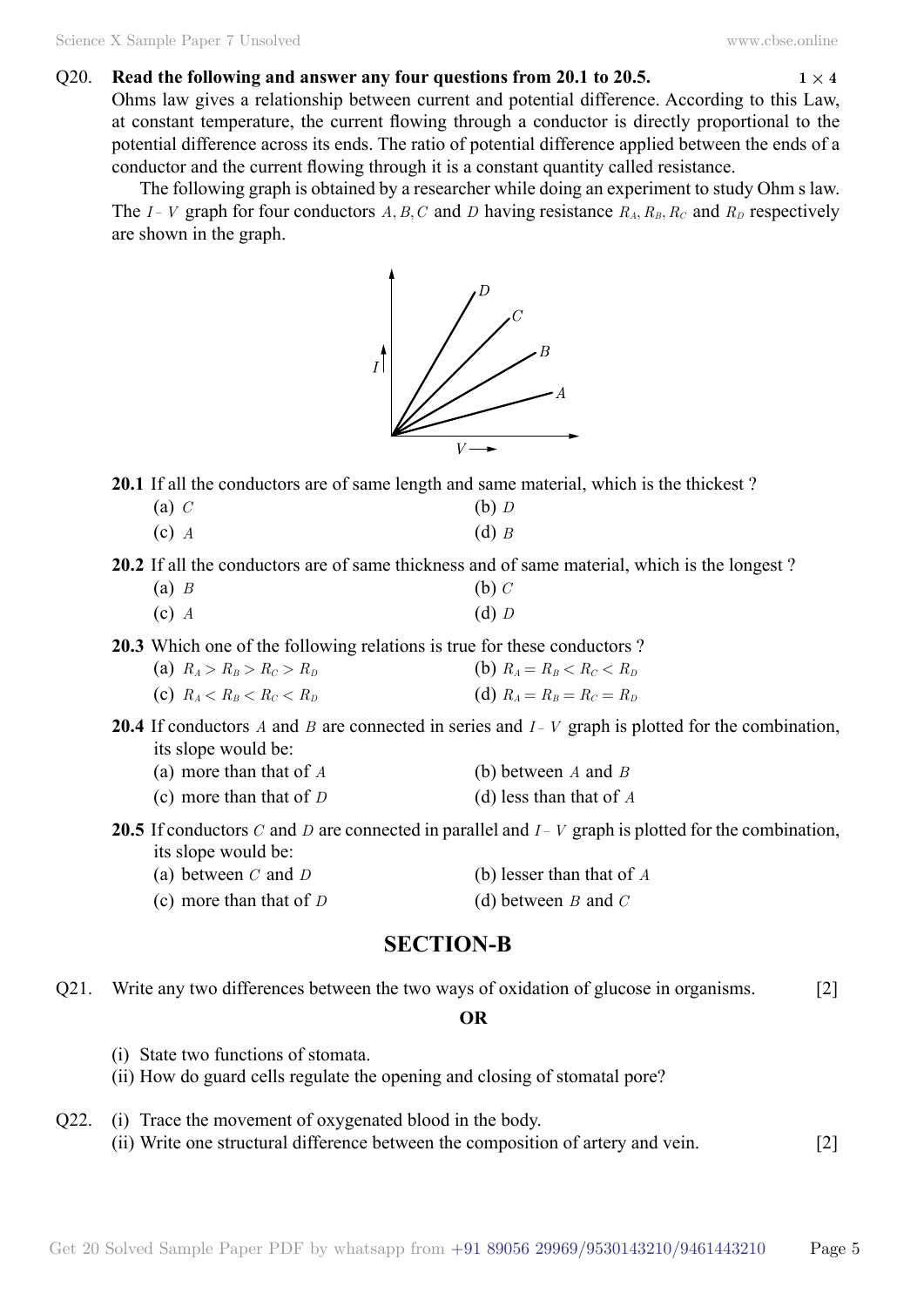Q23. What is the difference between displacement and double displacement reactions? Write equations for these reactions. [2]

 **O**

What happens when hydrogen gas is passed over the heated copper oxide? Write the chemical equation involved in this reaction.

Q24. In order to illustrate a combination reaction, a teacher take about 2 g to 3 g of calcium oxide in a glass beaker and pour water over it very slowly.



Based on the given information:

- (i) Write the chemical reaction involved in this process.
- (ii) One of the student observed that water started boiling even when the solution was not being heated. Give reason for his observation. [2]
- Q25. A student observes a dish antenna which is used to receive television signals from a satellite. What is the nature of the curved dish? Where should the antenna be positioned to receive the strongest possible signals? [2]



Figure : A dish Antenna

Q26. What is meant by periodicity of properties of elements? Why are the properties of elements placed in the same group of the periodic table similar? [2]

# **Section-C**

Q27. In a monohybrid cross between tall pea plants (TT) and short pea plants (tt) a scientist obtained only tall pea plants (Tt) in the  $F_1$  generation. However, on selfing the  $F_1$  generation pea plants, he obtained both tall and short plants in *F*2 generation. On the basis of above observation with other angiosperms also, can the scientist arrive at a law? If yes, explain the law, if not, give justification for your answer. [3]

## **O**

Explain Mendel's experiment with peas on inheritance of characters, considering only one visible contrasting character.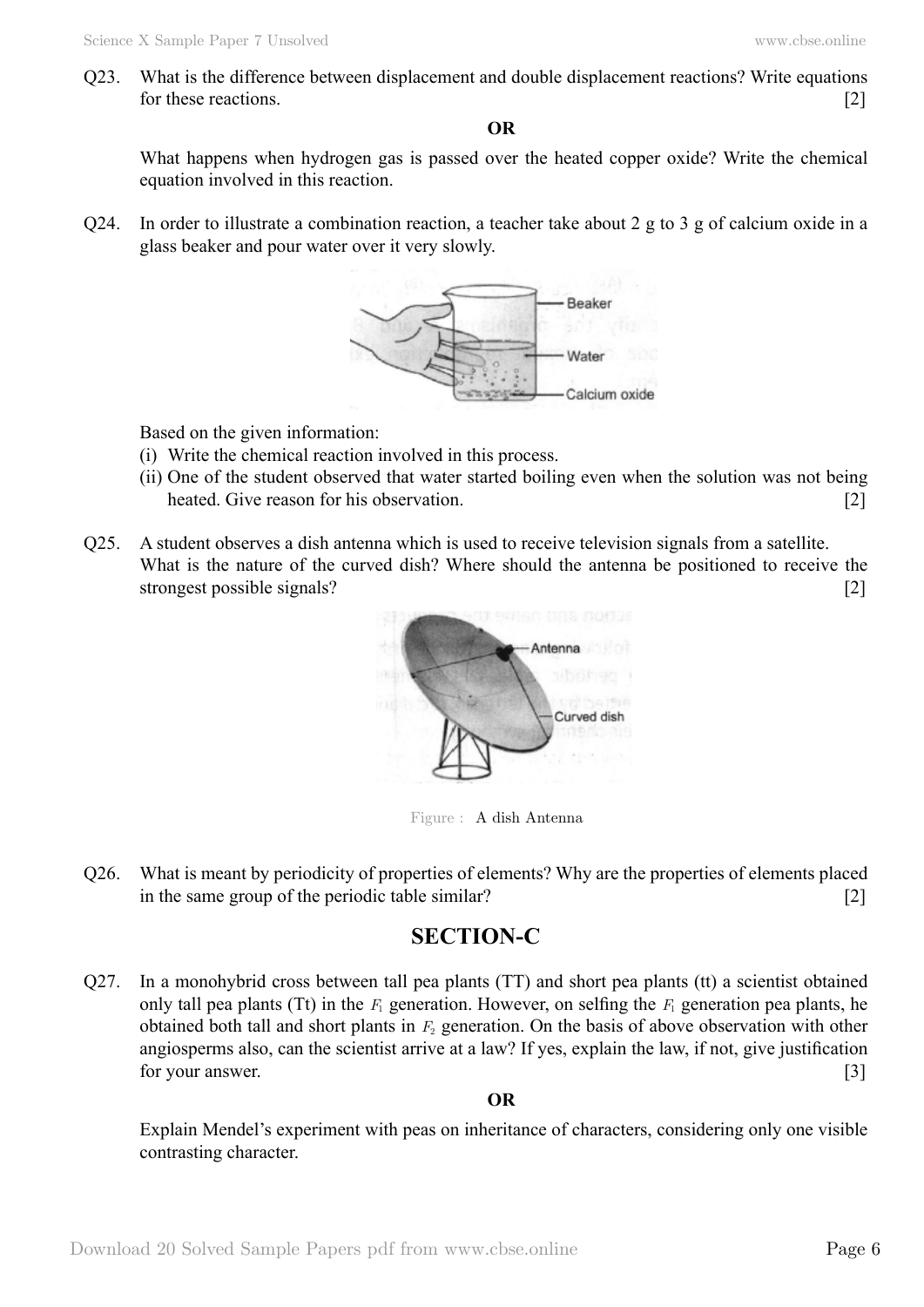- (i) The existence of decomposers is essential in a biosphere.
- (ii) Flow of energy in a food chain is unidirectional.
- Q29. What are the different ways in which glucose is oxidised to provide energy in various organisms?[3]
- Q30. 2 g ferrous sulphate crystals are heated in a dry boiling tube.  $[3]$ 
	- (i) List any two observations.
	- (ii) Name the type of chemical reaction taking place.
	- (iii)Write balanced chemical equation for the reaction and name the products formed.
- Q31. In the following diagram for the first three periods of the periodic table, five elements have been represented by the letters  $a, b, c, d$  and  $e$  (which are not their chemical symbols): [3]

|  |                |   |  | 18 |
|--|----------------|---|--|----|
|  | 13 14 15 16 17 |   |  |    |
|  |                | a |  |    |
|  |                |   |  |    |

(i) Select the letter which represents a halogen.

(ii) Select the letter which represents a noble gas.

(iii)What type of bond is formed between *a* and *b*?

- Q32. Explain the nature of the covalent bond using the bond formation in  $CH<sub>3</sub>Cl$ . [3]
- Q33. A convex lens of focal length 25 cm and a concave lens of focal length 10 cm are placed in close contact with one another. [3]
	- (i) What is the power of this combination?
	- (ii) What is the focal length of this combination?
	- (iii)Is this combination converging or diverging?

# **Section-D**

Q34. (i) The electronic configurations of some elements are given below:

| <b>Element</b> | <b>Electronic configuration</b> |  |   |  |
|----------------|---------------------------------|--|---|--|
|                | Κ                               |  | M |  |
|                |                                 |  |   |  |
| R              |                                 |  |   |  |
|                |                                 |  |   |  |
|                |                                 |  |   |  |
|                |                                 |  |   |  |

Which of these are metals?

- (ii) *P*, *Q* and *R* are 3 elements which undergo chemical reactions according to the following equations:
- A.  $P_2O_3 + 2Q \longrightarrow Q_2O_3 + 2P$ .
- B.  $3RSO_4 + 2Q \longrightarrow Q_2(SO_4)_3 + 3R$ .
- C.  $3RO + 2P \longrightarrow P_2O_3 + 3R$ .
- Answer the following question :
- (a) Which element is most reactive?
- (b) Which element is least reactive?
- (c) State the type of reaction listed above. [5]

Get 20 Solved Sample Paper PDF by whatsapp from  $+91\,89056\,29969/9530143210/9461443210$  Page 7